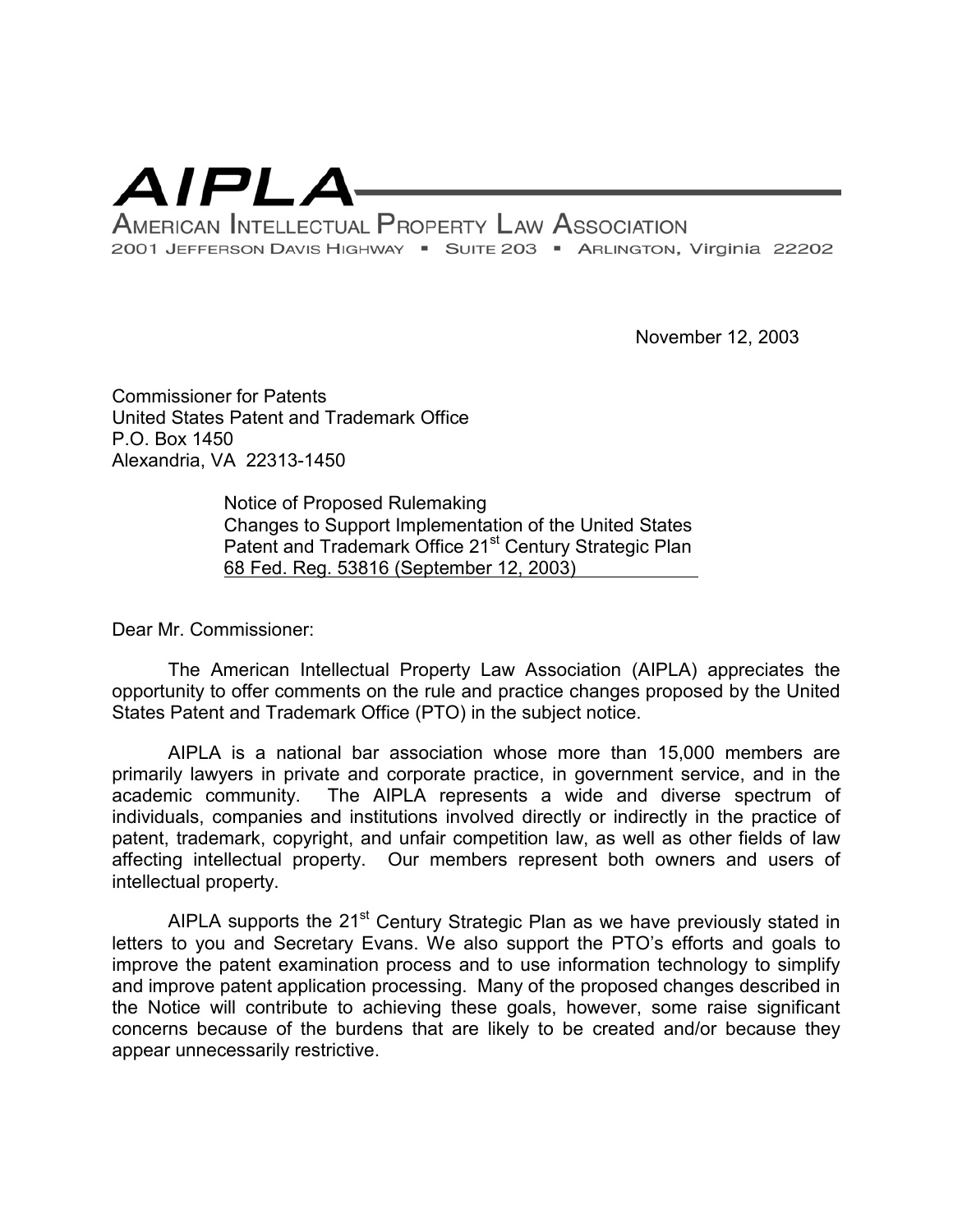Please consider the following comments and suggestions on the proposed rule and practice changes described in the notice:

#### **37 C.F.R. § 1.4: Nature of correspondence and signature requirements**

The proposed rule change provides for filing correspondence with electronic signatures on electronically created correspondence documents that are filed by facsimile transmission, hand-carried, or mailed to the Office for entry in a patent application, patent file, or reexamination proceeding. While we understand that the proposed rule change does not permit the filing of Official correspondence by electronic mail (e.g., email) messages over the Internet to the PTO, we generally support the initiative of the PTO to provide for an electronic signature option. AIPLA favors flexible provisions for electronic signatures. However, the detailed requirements proposed by the PTO, in addition to the proposal to treat failure to follow the formality and content requirements of an electronic signature as an unsigned document, raises very serious concerns. Those that understand the stringent requirements and penalties will likely avoid using an electronic signature option, whereas those who are not as familiar with those requirements and penalties may use the option to the detriment of their clients and themselves.

We believe that the detailed requirements proposed for  $\S$  1.4(d)(1)(iv) are too stringent and will lead to inadvertent errors that will cause problems for the PTO and applicants alike. The distinctions between an "actual name" and a "complete name," as specified in the proposed rule, will lead to inadvertent violations that could cause the paper to be treated as unsigned. This result may not be detected until after a patent is issued and raise questions of abandonment, validity, and enforceability of the patent. These potential adverse consequences will deter use of electronic signatures and permit those who wish to attack a patent to exalt requirements of form over substance.

We agree that the PTO needs standards to support the assumption that a document has been signed, but we would suggest that the requirements be more flexible so that the Office could assume that a document was signed without the potential adverse consequences of an unsigned document. As noted in § 1.4(h), the PTO has authority to require ratification or confirmation of a signature where questions arise as to the authenticity of the signature. For example, it is now possible to electronically append a signature (that looks like a handwritten signature) that could be an electronic-signature option. One benefit of such an option is that it may help to deter fraud, because a simulated handwritten signature is hard to copy in a string of typed characters. In addition, this option is less likely to create inadvertent violations caused by typographical errors in one or more of the typed characters.

The proposed requirement that the signer "personally insert" his or her electronic signature by use of numbers and/or letters, also appears to be unnecessarily inflexible.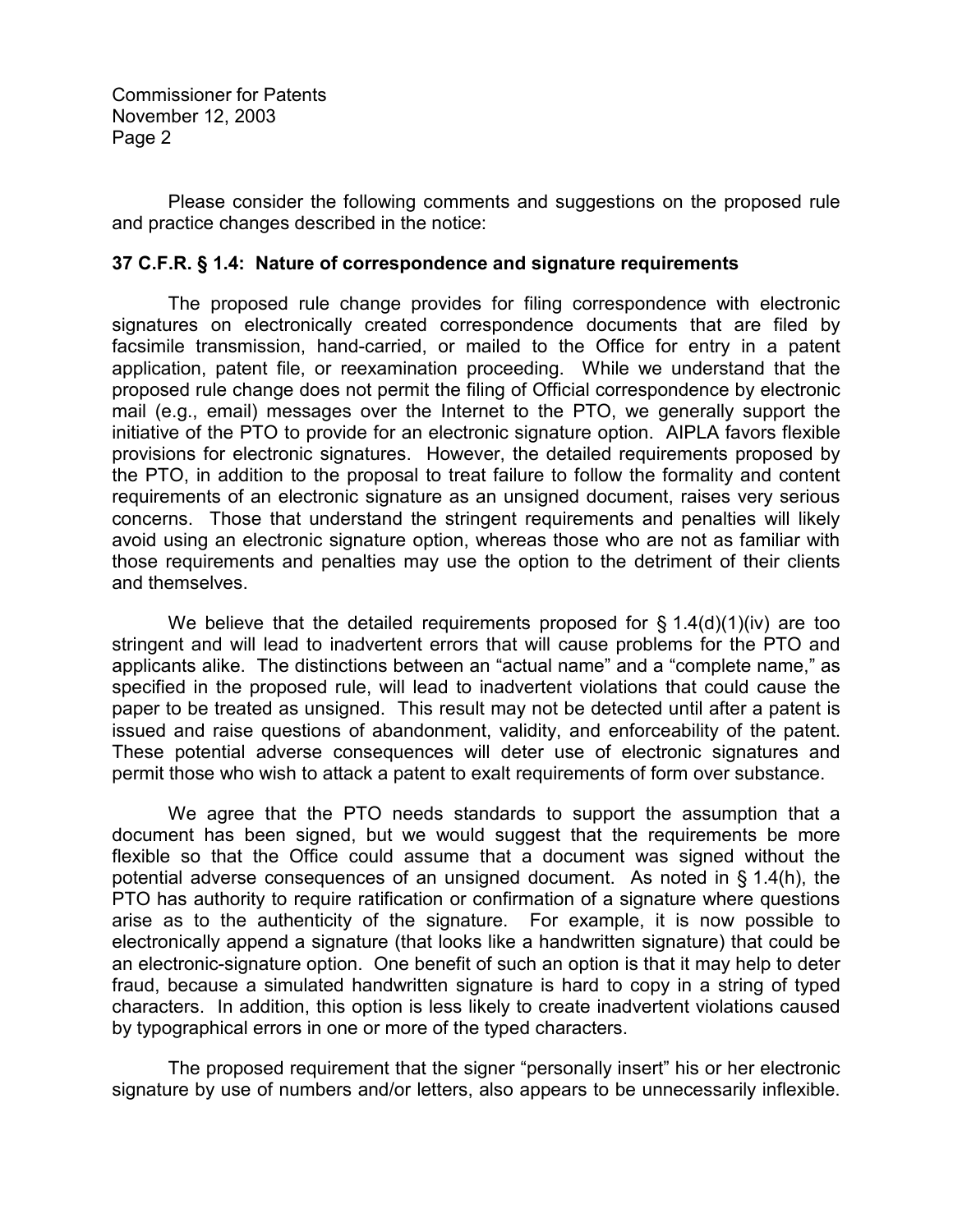The proposed rule would have greater benefit for practitioners, who have documents prepared by others (e.g., secretaries, administrative assistants, associates), if the rule provided that an electronic signature is appropriate when the document was reviewed by the person whose electronic signature is included, it being understood that the individual has authorized the filing of the paper in accordance with the certification and understandings of 37 C.F.R. § 10.18.

Finally, the Office has requested comments on the alternative of requiring labeling the order of names in a signature in place of the proposed rule requiring capitalization of the entire family name. While we have not determined any basis for a preference among those alternatives, we would prefer that, whatever standard the Office adopts be set forth in the regulation as a preference, rather than a requirement. We believe this more flexible approach would result in general compliance with the preference of the PTO, would not result in significant adverse consequences for the practitioner and applicant, and would preserve the opportunity for the PTO to request clarification or confirmation in appropriate circumstances.

#### **37 C.F.R. § 1.6: Receipt of correspondence**

AIPLA supports the increased flexibility reflected in this proposed section that provides that black and white drawings in patent applications may be transmitted to the Office by facsimile. The commentary for this change, however, suggests that photographs or drawings with detail should not be transmitted by facsimile. While there should not be much dispute about the identity of a photograph, the question of whether a drawing has too much detail to be transmitted by facsimile is a matter on which reasonable people may differ. Will applicants be notified when a facsimile transmission of a drawing is unacceptable? Are there any adverse term adjustment consequences of transmitting a drawing with too much detail to the PTO?

# **37 C.F.R. § 1.8: Certificate of mailing or transmission**

The PTO proposes permitting notification to the Office of a previous mailing, or transmitting, of correspondence, when "a reasonable amount of time has elapsed from the time of mailing or transmitting of the correspondence." The discussion associated with this rule proposal suggests that a reasonable amount of time would be one month from the time the correspondence was mailed. While AIPLA welcomes this expedited procedure to resolve substantially delayed mail problems, the proposed rule may not go far enough. Unfortunately, papers are and have been misplaced in the PTO with increasing frequency. This unfortunate occurrence is not limited to papers that are transmitted or mailed to the PTO under the provisions of § 1.8.

Where papers are mailed to the PTO, there may be no evidence whether the papers were received, or of the date on which the original papers were received. What date will be assigned to the duplicate papers for the purpose of the second sentence of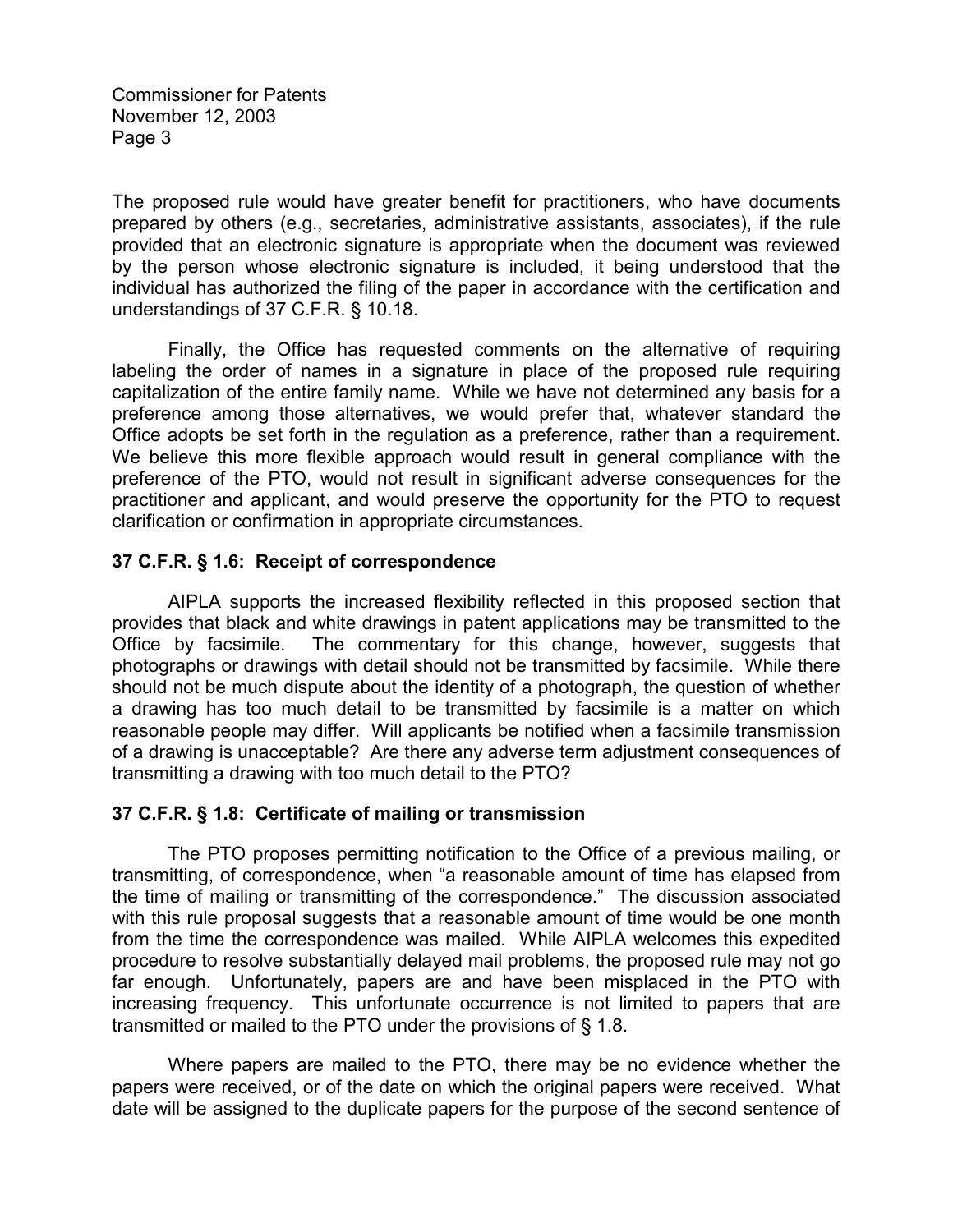§ 1.8(a)? [The actual date of receipt will be used for all other purposes.] If the original papers are subsequently associated with the file after the duplicate papers are filed, will this alter the time for taking subsequent action where, for example, the paper filed was a notice of appeal (the date for filing the appeal brief runs from the date of receipt in the PTO of the Notice of Appeal)? How will the PTO and applicant know when subsequent action (e.g., appeal brief) is required if both papers are ultimately associated with the application file? Will there be any patent term adjustment consequences for sending in a duplicate copy of papers already mailed or transmitted to the PTO where the PTO either fails to locate the original papers, or does locate the original papers?

Although the proposed regulation applies to papers that are mailed or transmitted to the PTO in accordance with § 1.8(a), but not received in the Office after a reasonable amount of time has elapsed, how is applicant to know whether the papers were received and misplaced or never received? If the purpose is to provide an expedited procedure to resolve substantial delays, then the procedure should also be applicable to those papers that are received in the PTO and then misplaced, particularly since applicants have no way of knowing (other than a postcard receipt if it is properly handled by the PTO and postal service) whether or not a paper has been received until it is associated with the appropriate PTO file and entered into PALM/PAIR. We understand that this new proposed procedure does not alter the ability of applicants who have hand-carried papers to the PTO and have a dated postcard receipt to file a duplicate copy of the correspondence with a copy of the postcard receipt to obtain action on that paper.

# **37 C.F.R. § 1.17: Patent application processing fees**

The Office proposes different fee categories for various types of petitions depending on the amount of work normally associated with the processing of the petitions. These categories were determined as the result of an activity-basedaccounting cost analysis of the PTO's cost of treating the various petitions. However, it is not clear whether this cost analysis considered one of the principal reasons for having a single cost for all petitions, which was to simplify the process for both applicants and the PTO. By setting different categories, the Office invites mistakes and errors by both applicants and the PTO that will lead to additional work and create uncertainty among those not familiar with the various categories of petitions. Finally, a petition fee of \$400.00 seems excessive for the average petition in most of this category since this represents more than half of a filing fee for an application at the large entity amount, and more than the filing fee for an application in a small entity amount.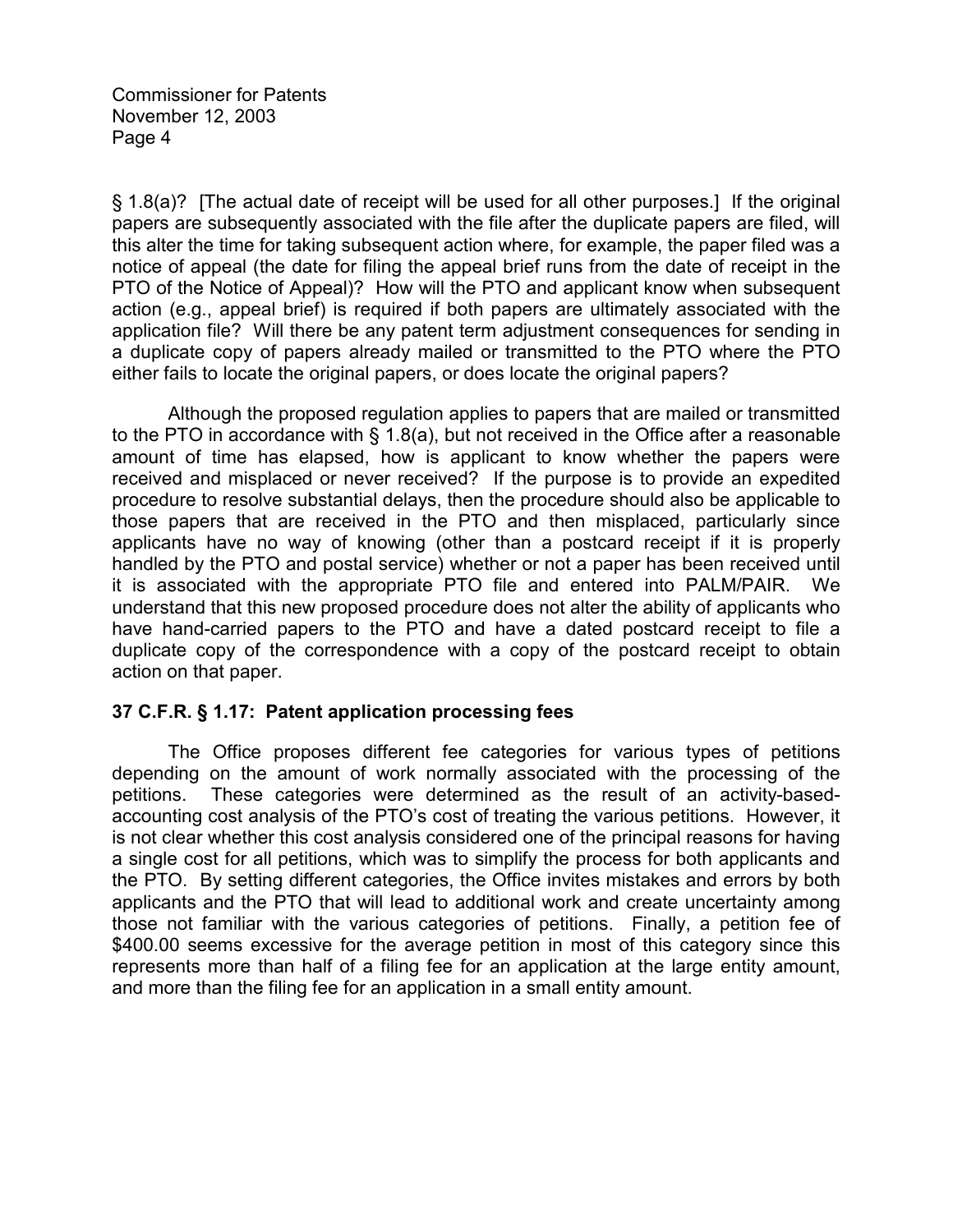# **37 C.F.R. § 1.19: Document supply fees**

The PTO discussion of the change in this section indicates that it is proposed to clarify that copies of documents may be provided in whole, or in part, in electronic image form at the Office's option. There is nothing in the proposed rule that would suggest this principle other than the absence of any indication in §§ 1.19(b)(1) and (b)(4) about the manner in which copies would be provided. The other paragraphs of § 1.19 specifically reference copies on paper or copies on a compact disc that would appear to be contrary to the Office option as indicated in the discussion. The discussion further points out that the Office is considering charging a single fee for copies made from the IFW (image file wrapper) to recover an average cost and limiting the additional fee (for additional pages beyond 400) to paper copy non-IFW documents rather than the actual cost depending on size, if public comment is favorable. Unfortunately, we are not able to provide any guidance as this question is not clear. First, there is no discussion of the basis for assessing the costs for obtaining copies of IFW files. If these costs were to include the costs of locating the application file and converting the file to an IFW, it would appear that the first requester would pay a disproportionate share for obtaining a copy of the IFW document. Second, it is our understanding that the Office is moving quickly to convert all pending applications to an IFW file that will become available on the PTO website once each application becomes publicly available. We assume that there will be no fees for accessing an IFW file from the PTO website. The discussion further indicates that providing copies from an image system is cheaper so that excess page fees can be eliminated in most cases. However, the PTO has not provided any estimate of the single fee it would contemplate adopting as the average cost and how that would compare with the costs of obtaining a copy of an application from the IFW of less than 400 pages. In general, the concept of a single fee for copies of applications provided from the IFW appears to be the appropriate direction, but without a numerical analysis we cannot endorse such a suggestion at this time.

# **37 C.F.R. § 1.52: Language, paper, writing, margins, compact disc**

In this and other related sections, the PTO proposes requiring a statement that a translation is accurate be signed by the individual who made the translation. We think this requirement is unnecessarily limiting and impractical in some circumstances. In many cases, a requirement that a statement that the translation is accurate be signed by an individual who made the translation may be appropriate and readily obtained. In other circumstances, such a statement cannot be obtained when, for example, a machine translation is provided, a form is used in accordance with § 1.69 relating to foreign language oaths and declarations of inventors, or where a translation is provided in a court or other proceeding that does not identify who made the translation. It seems both unrealistic and unnecessary for an applicant who submits a foreign language oath or declaration to have the signature of the person who provided that translation, if known. Any person who submits a translation of a foreign language document to the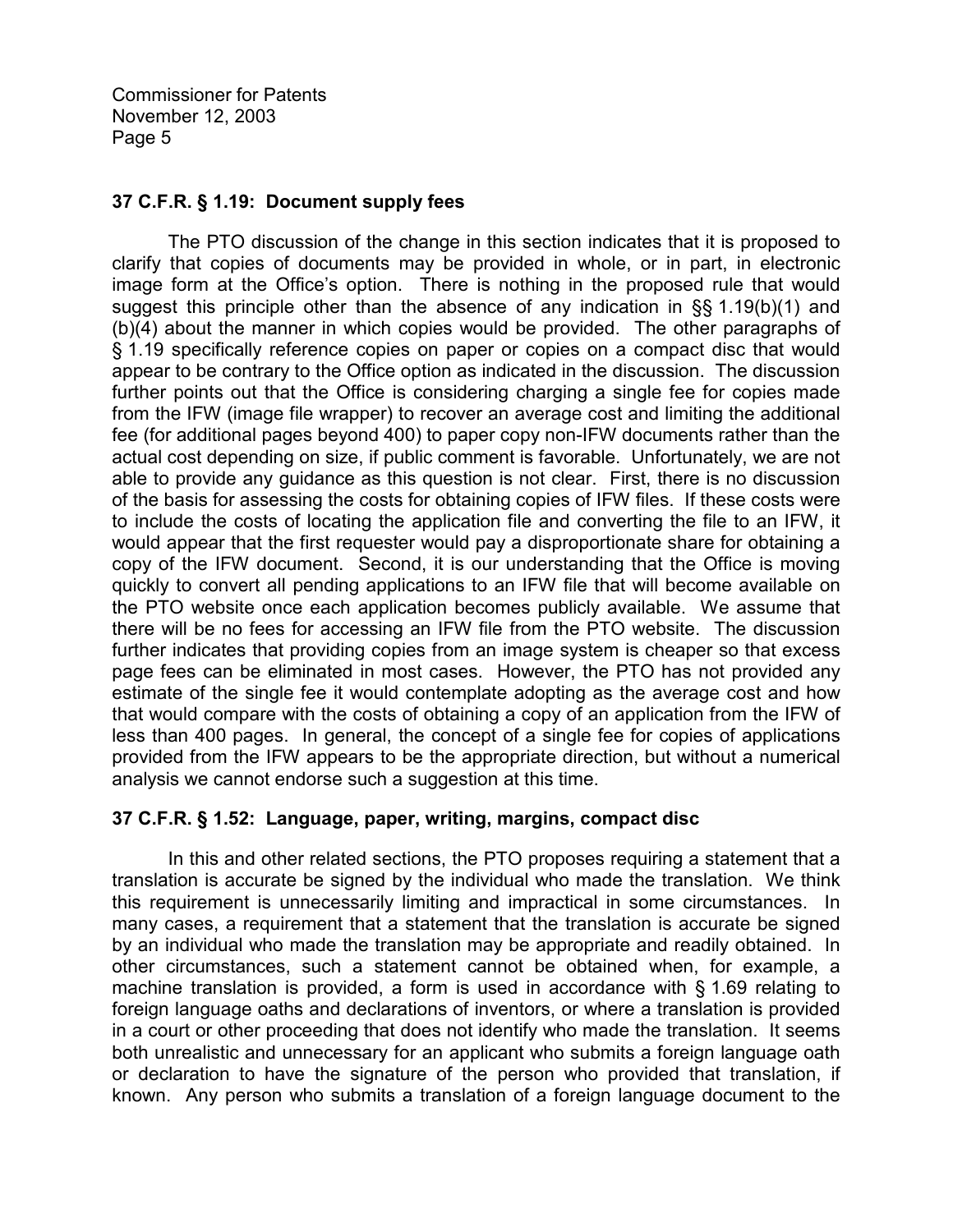PTO would submit it with the belief that the translation is accurate in accordance with the undertaking of § 10.18. Since we are not aware of any problems with inaccurate translations, the current requirements appear to us to be adequate for the purpose of translations that may be submitted to comply with the requirements of §§ 1.52, 1.55, 1.57, 1.69 and 1.78.

Finally, in § 1.52(e), the Office should consider eliminating the page length limitations of  $\S$  1.52(e)(1)(iii) since the PTO should encourage the submission of tables in electronic form. Tables seldom scan accurately so that the submission of tables on a compact disc would promote the use of electronic submissions and help to avoid the alignment problems that the PTO has experienced.

# **37 C.F.R. § 1.55: Claim for foreign priority**

The PTO proposes to amend this section to include a requirement that the firstfiled application in a chain of applications (as well as all intermediate applications) must contain a claim for priority in compliance with § 1.55 to a prior foreign application for a subsequent application to claim the benefit of the prior foreign application through the first-filed application (and all intermediate applications). This proposed requirement would appear to place applicants in a position of claiming the benefit of an application where it is known that such benefit is not available simply to preserve a potential valid claim for benefit in a subsequent application. Consider, for example, the foreign application directed to an invention "ab." A subsequent U.S. application discloses the invention "ab," but also describes and claims an improvement "abc." To the extent that the claims are limited to the combination "abc," the benefit of the foreign application would not be available since that invention is not described in that foreign application. However, in order to preserve the possibility that applicant may decide to claim the invention "ab" in a subsequent continuing application, applicant would be required to claim the benefit of the foreign application in the first U.S. application. This problem may also arise where the PTO requires restriction among inventions and some, but not all, are supported in the foreign priority application. This seems both unnecessary and improper where it is known that no benefit is available.

It is not clear from the discussion of this proposal by the PTO whether this proposal would require amendment of each earlier application to provide a claim for benefit of a foreign application where those applications are filed before the effective date of this proposed rule change, particularly where the most recent application is filed after the proposed change is to take effect. In addition, it is not clear whether an appropriate claim for benefit to a foreign application as proposed could be added after the patent was granted by way of § 1.182 petition, certificate of correction, and/or reissue. A clarification by the PTO is requested if this proposal is adopted.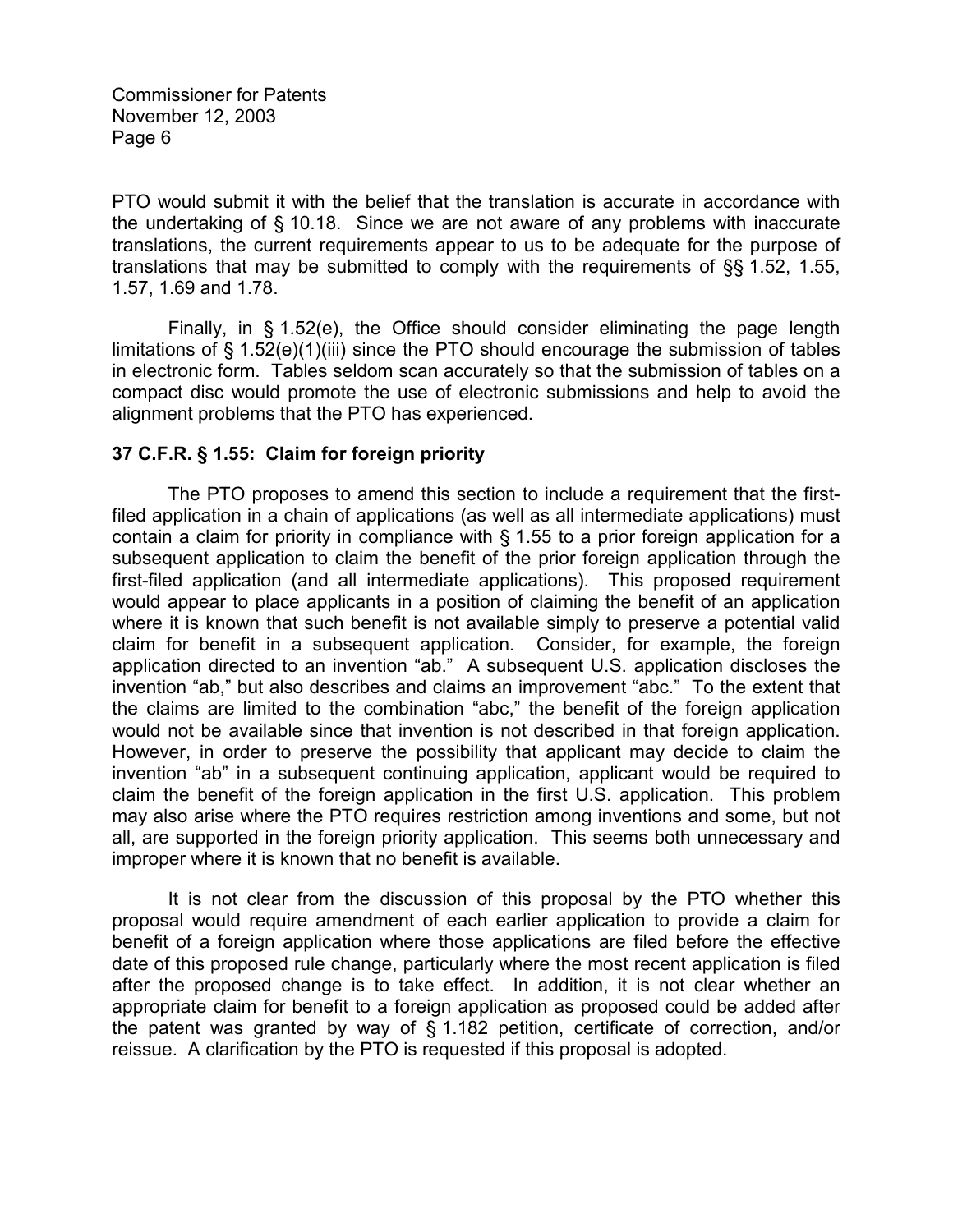#### **37 C.F.R. § 1.57: Incorporation by reference**

New § 1.57 proposes to establish an inherent incorporation by reference practice (§ 1.57(a)) that applies when an application contains, on the filing date, a claim for priority or benefit of an earlier-filed patent application. We understand that this would apply whether or not the claim conformed to the provisions of §§ 1.55 or 1.78, but would not apply to an application but is designated as a related application for which benefit is not claimed or any other document referenced in the application as filed. For example, we understand that a claim for benefit to an earlier U.S. application contained in a transmittal letter filed with an application would be sufficient to invoke the provisions of proposed § 1.57(a). AIPLA generally supports this provision as an additional safeguard for applicants who file applications that inadvertently omit pages of specification or sheets of drawings that were contained in an earlier-filed application for which a claim for benefit is contained in the application.

Proposed § 1.57(a) is unnecessarily restrictive in several respects. First, paragraph (a) should be available to an applicant whether or not portions of the earlier application were inadvertently omitted. This proposed policy and practice should be available whether any material is omitted, inadvertently or otherwise. Secondly, proposed § 1.57(a) is stated to be available only when the omitted portion of the specification or drawings is "completely contained" in the prior-filed application. In a discussion of this proposed section, "completely contained" is defined as material that is "expressly (as opposed to implicitly) disclosed in the prior application." This restriction is both unwise and unnecessary. An applicant should be able to rely on any material that is explicitly, implicitly, or inherently described in the prior-filed application. In addition, there is no good reason to create a different standard between the inherent incorporation by reference practice of paragraph (a) and the explicit incorporation by reference practice of paragraph (b).

The provisions of  $\S$  1.57(a)(1) regarding the requirement to file an amendment to include the omitted portion of the specification or drawings of the prior-filed application no later than the close of prosecution as defined by § 1.114 is confusing. A request for continued examination under § 1.114 has the effect of removing the finality of any previous Office Action and would appear to permit the filing of this type of amendment after an RCE is filed. Is the deadline specified in this section the close of prosecution before an RCE is filed or does it include the close of prosecution after the last RCE in an application has been filed? AIPLA supports adoption of this rule as it would apply to any prior-filed application, so that it should be applicable to any continuing application continuation, divisional, and continuation-in-part applications.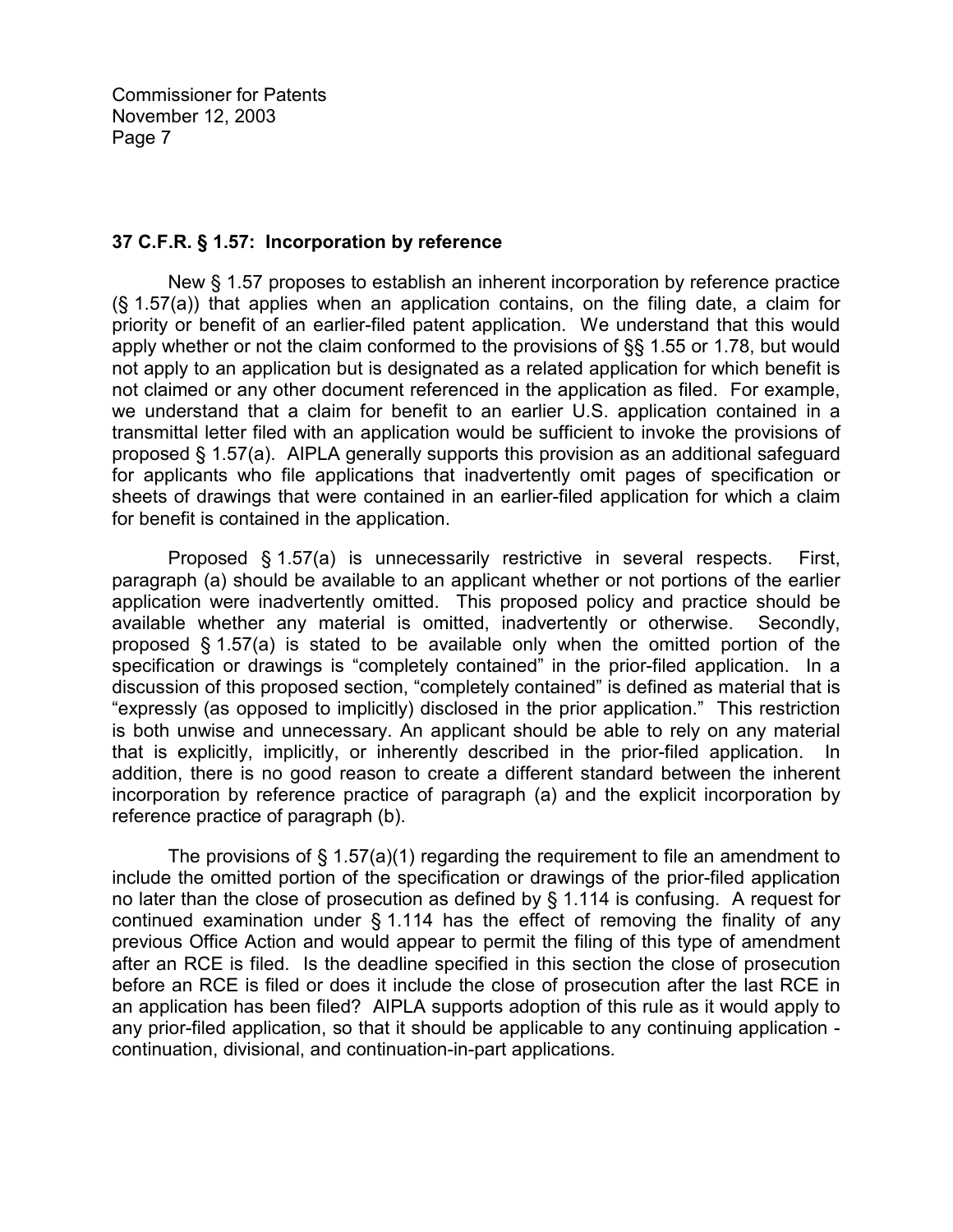Finally, since a prior filed application would inherently be incorporated by reference when the provisions of § 1.57(a) are satisfied, it would appear to be possible to convert an inherent incorporation by reference situation under paragraph (a) into an explicit incorporation by reference situation under paragraph (b) by amending the application (after filing and before abandonment or allowance) to include an explicit incorporation by reference statement. This amendment would avoid the need to file an amendment to incorporate the omitted material before close of prosecution and provide an additional safeguard for applicants to amend the application after the deadline of  $§ 1.57(a)(1).$ 

Proposed § 1.57(b) requires that information incorporated by reference be identified by using language "incorporated by reference" and must identify the referenced information in the manner set forth in §§ 1.98(b)(1)-(b)(5). Proposed § 1.57(f) states that a purported incorporation by reference that does not comply with all requirements is not effective to incorporate such material by reference unless corrected by the applicant in a timely manner. In general, AIPLA believes these requirements are too restrictive and the consequences of a failed incorporation by reference are too severe. Consider, for example, a statement in a patent application that - Applicants incorporate by reference U.S. Patent Nos. 5,123,456 and 5,234,567 as teaching dyes useful in this invention. This clear and explicit statement would not be treated as a proper incorporation by reference because (1) the language "incorporation by reference" was not used, and (2) the U.S. patents were not identified by inventor, patent number and issue date as required in § 1.98(b)(1). Is this clear and unambiguous statement likely to be corrected before the patent issues? Should applicants lose the benefit of the subject mater incorporated by reference under these circumstances? AIPLA believes the answers are "no" and respectfully submits that any policy or practice that requires this conclusion is unnecessarily restrictive.

AIPLA believes greater flexibility is necessary to preserve the clear intent of this statement and avoid unnecessary work for both the PTO and applicants. The Office should provide guidance on language which it considers acceptable, but accept any language where applicant manifests an intent to incorporate the content of a document by reference, recognizing that the mere identification of a document or description of its content does not incorporate the content of that document by reference. Further, the identification of the document incorporated by reference should be clear, but should not have to follow a prescribed formula to invoke the incorporation by reference principle.

#### **37 C.F.R. § 1.76: Application data sheet**

The proposed change to  $\S 1.76(c)(2)$  would require that a supplemental application data sheet (ADS) include all section headings and all appropriate data for each section heading in addition to identifying information that is being changed (added, deleted, or modified). The discussion with respect to this proposal indicates that a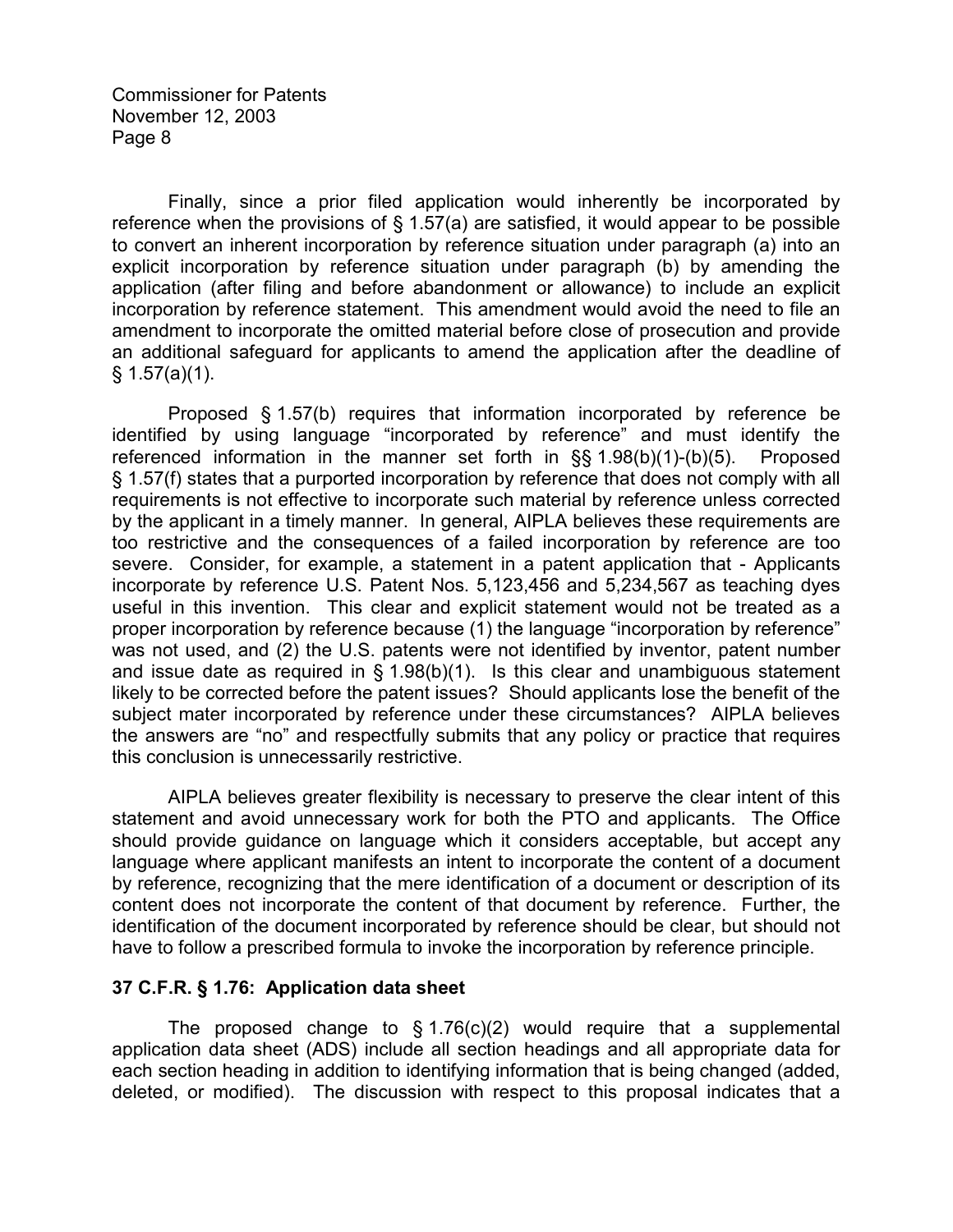supplemental ADS containing only new or changed information is likely to confuse the record and create unnecessary work for the Office. However, since the existing rule requires only that the supplemental ADS identify the information that is being changed and need not contain all the previously submitted information that has not changed, the clear impact on applicants is to create additional work and raise the risk that a supplemental application data sheet would not be in compliance with the new requirements. What circumstances warrant this dramatic shift in practice and policy? This proposed change appears both unnecessary and unwise.

Neither the current rule nor the proposed rule explains the manner in which an indication should be made of the information that has changed. The discussion of this proposed rule indicates that a supplemental ADS must be submitted with any changes or additions underlined (for deletions without replacement data, use strike-through or brackets). It is not clear whether these instructions are a preferred format or a requirement that is not specified in the regulations. The PTO should clarify the instructions and make them consistent with other regulations for indicating changes (e.g., § 1.121).

# **37 C.F.R. § 1.78: Claiming benefit**

Section 1.78(c) would be amended to clarify that the prior art exception under 35 U.S.C. § 103(c) does not apply to double patenting rejections. AIPLA questions the wisdom of adding such a sentence about double patenting rejections to the regulations, when the issue is not otherwise addressed in the regulations except for § 1.321(c). If double patenting is to be addressed in the regulations, it should be done comprehensively in a separate regulation, and not buried in a regulation entitled "Claiming Benefit of Earlier Filing Date and Cross-reference to Other Applications." In addition, there are many other important principles of making sound rejections based on lack of utility, anticipation, or prima facie obviousness that are appropriately not addressed in the regulations, that make it both unwise and inappropriate to address this important, yet relatively minor, principle of double patenting in the regulations.

# **37 C.F.R. § 1.83: Content of drawing**

The Office should clarify whether this proposed change would prohibit figures containing certain sequences from the sequence listing, or if it is simply intended to prohibit an entire copy of the sequence listing from also being provided as a figure. For example, would a figure containing a DNA sequence and a sequence of a polypeptide encoded thereby be permitted, even though both sequences would be in the specification (in the sequence listing)? Likewise, would an alignment of several proteins be permitted in the figure, despite all of the separate protein sequences being contained in the sequence listing?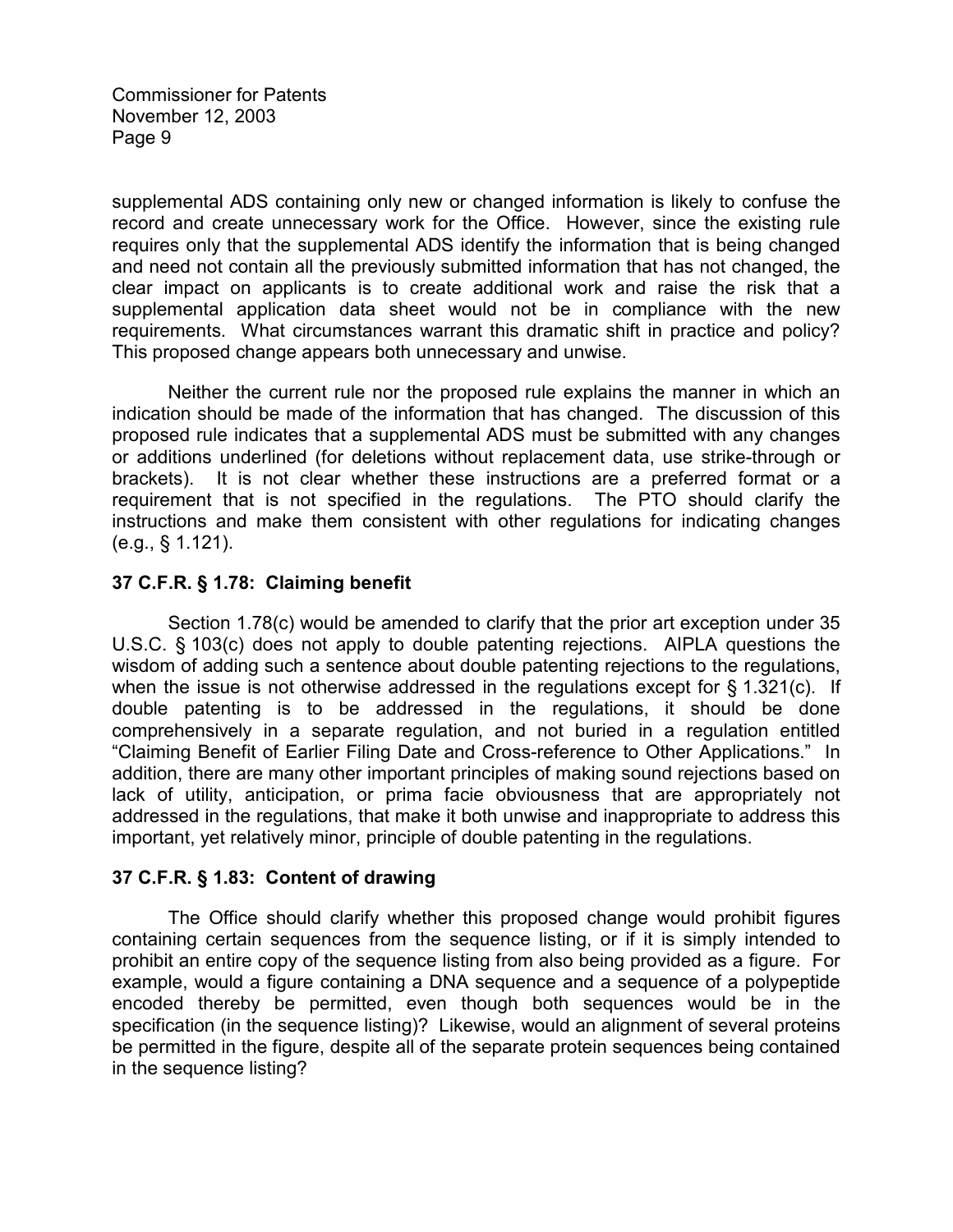#### **37 C.F.R. § 1.91: Models or exhibits**

Section 1.91 would be amended to include paragraph (c) which provides that a model or exhibit must be accompanied by photographs that show multiple views of the material features of the model or exhibit and substantially conform to the requirements of § 1.84. Material features, according to the discussion, are considered to be those features which represent that portion(s) of the model or exhibit forming the basis for which the model or exhibit has been submitted. AIPLA suggests that some term other than "material" be used to describe the features that need to be represented. The word "material" is used in § 1.56 to describe information to be submitted to the PTO. The use of the same term in other contexts will cause confusion and create unnecessary uncertainty in PTO regulations.

While a photograph may serve to illustrate the important features of a model or exhibit, an additional narrative statement may be necessary to describe the content of a video or DVD submitted in an application file. Those applicants who elect to submit such a model or exhibit should have the burden of adequately summarizing for the record the relevant content of the model or exhibit. This burden should be similar to that imposed on applicants who conduct an interview on substantive matters with an examiner in the PTO (§ 1.133(b)).

# **37 C.F.R. § 1.98: Content of information disclosure statement**

AIPLA encourages the PTO to expand the applicability of the provisions of proposed § 1.98(e) that eliminate the requirement to supply a copy of a U.S. patent or U.S. patent application publication cited in an IDS in certain circumstances. Eliminating the requirement now for all pending applications and reexamination proceedings will immediately relieve applicants and the PTO of a significant burden of handling paper copies of these documents when submitted in an Information Disclosure Statement.

# **37 C.F.R. § 1.105: Requirements for information**

AIPLA is very concerned about the proposed expansion of the information gathering tools of the PTO to include the proposed technical information known to applicants. The proposed suggestion that examiners use requirements for documents, interrogatories, and stipulations in the form of statements with which an applicant may agree or disagree is viewed by many as an attempt to shift the fundamental aspects of search and examination away from the examiner to applicants themselves. There is concern that many examiners will resort to this practice as a substitute for conducting their own search and examination responsibilities.

Unfortunately, the proposal of the PTO confuses technical information that may be known to an applicant with an applicant's interpretation of claims, common technical features, support for a claim limitation, utility, and prior art. Interpretation by its very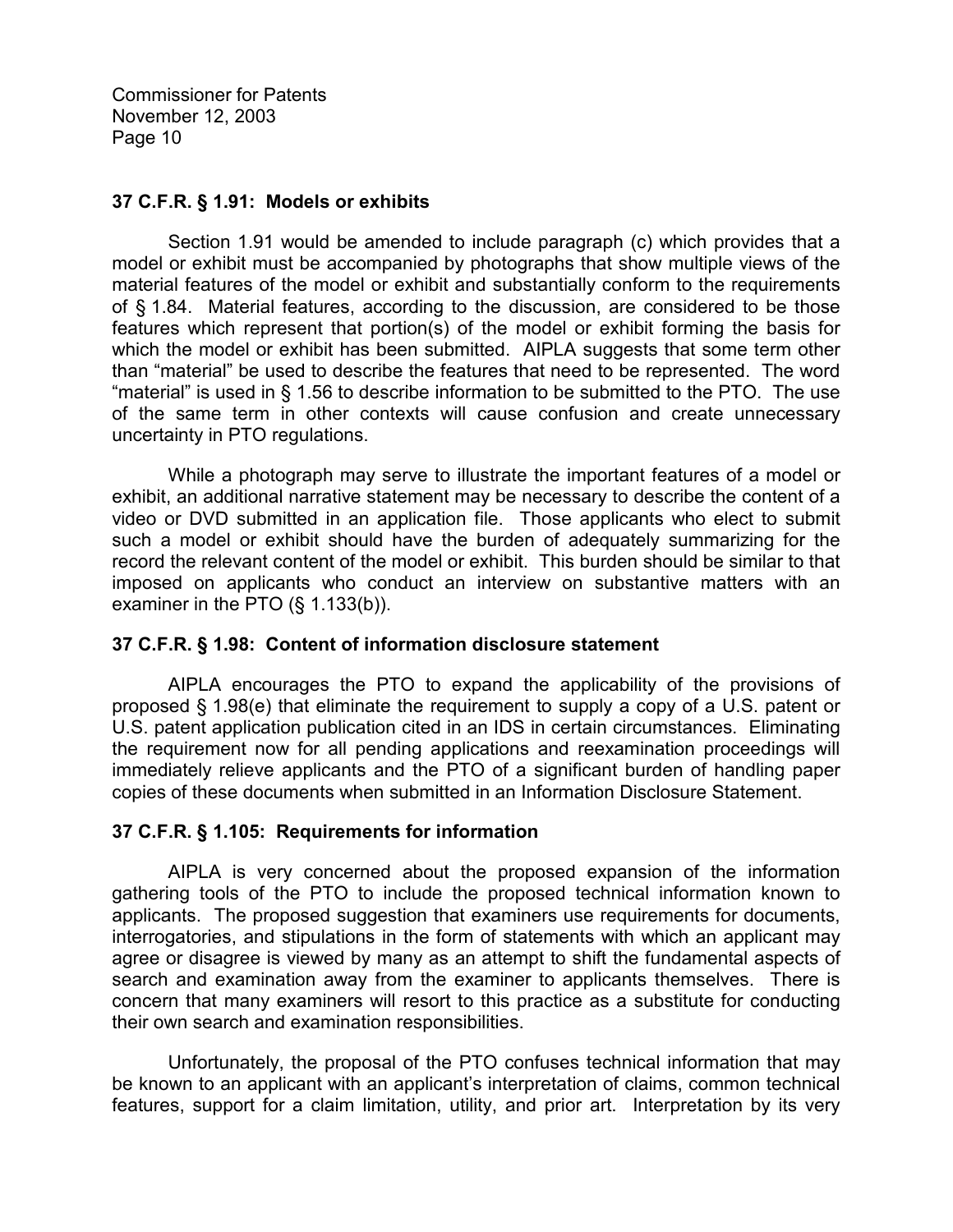nature requires a judgment on behalf of an individual, and while that judgment may be a conclusion reached by a particular individual, it is not necessarily instructive as to the knowledge or skill of the hypothetical person of ordinary skill in the art. Applicants, the inventors named in a patent application, are typically neither legally trained nor aware of the legal requirements or concepts for determining various issues of patentability. Accordingly, most applicants would not be qualified to respond to the typical questions outlined in the discussion of this proposal.

If the PTO were to adopt the proposed practice, it is not clear whether all inventors must be consulted on the questions proposed or how an assignee is to consult with an inventor who is no longer employed by that assignee. An additional problem posed by the substantial delays experienced in examination these days is that most inventors have moved well beyond the invention described in an application when that application is taken up for examination. It is unlikely that any inventor would have technical knowledge about the specifics of a patent application that was prepared three or four years before a question is posed by the PTO, without spending substantial time reviewing the application.

An applicant may be capable of producing a response to a PTO question or stipulation, but only after the expenditure of considerable time and resources to formulate an appropriate response. Even this response, however, would simply contain the views of a particular individual which cannot be equated with the knowledge or views of a hypothetical person of ordinary skill in the art. When an expert testifies in court as to the level of skill in the art, typically many hours of preparation are consumed in studying information, at least some of which is typically not in the patent record, that may be relevant to the issue. If the proposed practice is adopted by the PTO, it should be made clear what an inventor is expected to do in order to formulate a response to that inquiry.

AIPLA is concerned that questions and stipulations made pursuant to the proposed practice will not be well formulated and will create procedural sideshows for both applicants and the PTO that will detract, rather than add, to the quality and efficiency of search and examination. Most examiners lack the legal training in formulating interrogatories or stipulations, and most examiners are unaware of the consequences that could grow from the exchange of questions and replies to those questions by applicants. If the PTO decides to adopt the proposed practice, AIPLA suggests that any requirement pursuant to  $\S$  1.105(a)(1)(viii) be expressly approved by a trained attorney with litigation experience.

Finally, it is not clear from the proposed practice what options an applicant would have when faced with a requirement for information pursuant to the proposed practice. In lieu of responding to the requirement, could applicants request clarification of the requirement or object to the requirement as being unnecessary to further the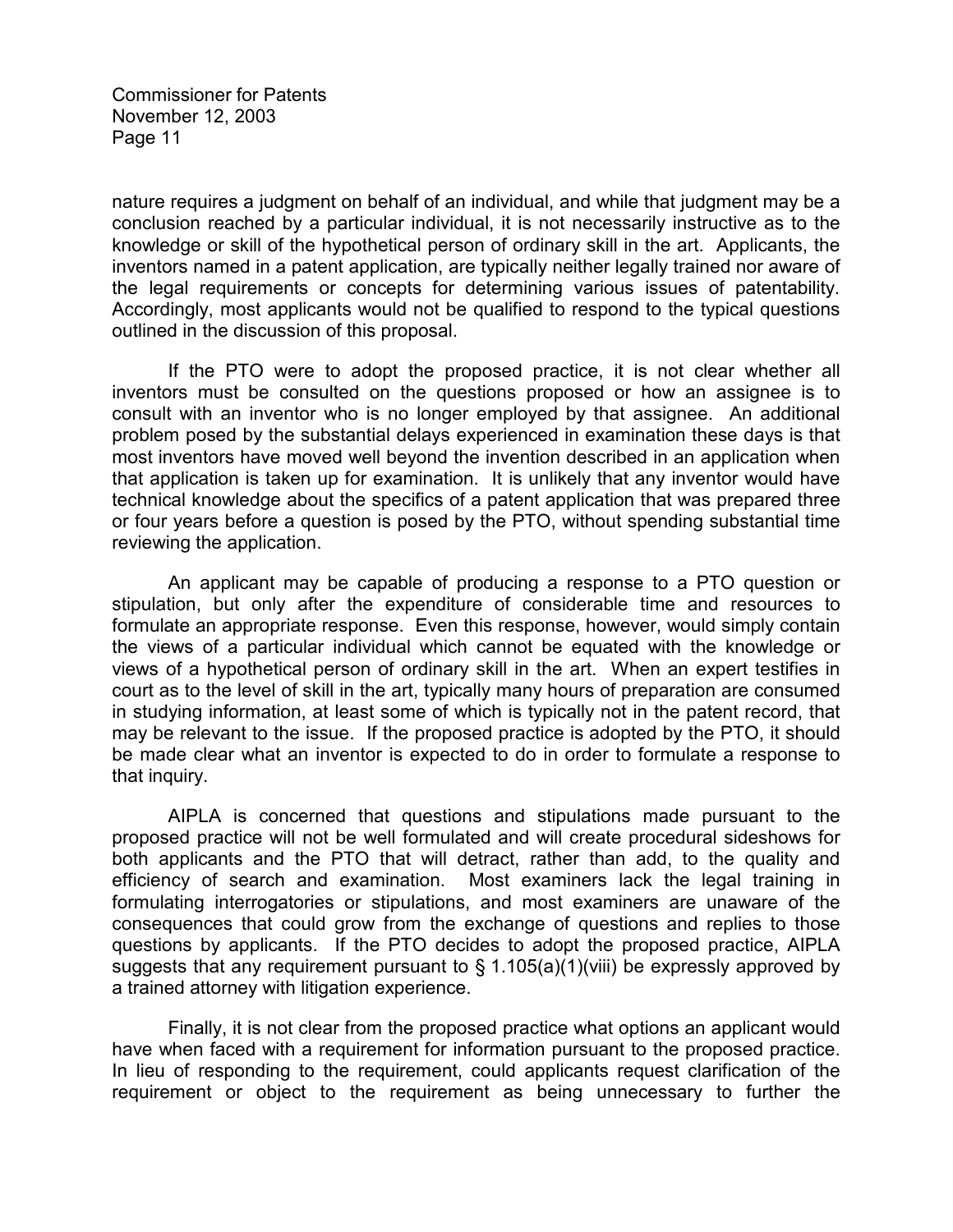examination process in the application? Unfortunately, the proposed practice offers significant opportunities to create substantial new burdens on applicants that will be costly, largely wasteful, and unlikely to lead to information relevant to a determination of patentability.

#### **37 C.F.R. § 1.111: Reply by applicant**

The amendments proposed to this section would prohibit the entry of a supplemental reply as a matter of right unless it was filed within six months from the mailing date of a non-final Office Action and was clearly limited to: (A) cancellation of a claim(s); (B) adoption of an examiner's suggestion(s); or (C) placement of an application in condition for allowance. While it is recognized that the orderly examination of patent applications requires some limit on consideration of supplemental replies, the proposed practice offers a bright-line test that is unduly restrictive, will be unfair to applicants in many situations, and will even prolong the examination process and increase the burden on the PTO in many instances.

A supplemental reply that is filed and associated with the application file before an examiner begins consideration of the original reply to a non-final Office Action should always be considered, and particularly if it is clearly limited to the three instances specified in paragraph (a)(2)(i). The current practice that permits the PTO to ignore (not enter) a supplemental reply when a substantial amount of work has already been conducted by the examiner would appear sufficient to safeguard the interests of the PTO in maintaining the efficiency of the examination process. There may be other justifiable reasons for filing a supplemental reply other than the specific reasons identified in paragraph (a)(2)(i), such as an amendment to take into consideration the teachings of new prior art or to reduce the issues for an appeal following an interview by the examiner. In addition, an applicant has an obligation under  $\S$  1.133(b) to file a complete written statement of the reasons presented at an interview as warranting favorable action and it is desirable to file such a statement before the next Office Action by the PTO to avoid potential adverse consequences to patent term adjustment where such a paper is filed after the notice of allowance is mailed.

In the discussion of this proposed change, the PTO suggests that if the next Office Action is a final rejection or a notice of allowance, applicants could file a request for continued examination and request entry of the supplemental reply. However, it would appear that applicants could request entry of the supplemental reply in response to a final Office Action without filing a RCE, although it is recognized that there would be no entry of such an amendment as a matter of right without filing the RCE.

Failure to enter the supplemental amendment may prolong the examination process since that amendment may not be entered in response to a final Office Action.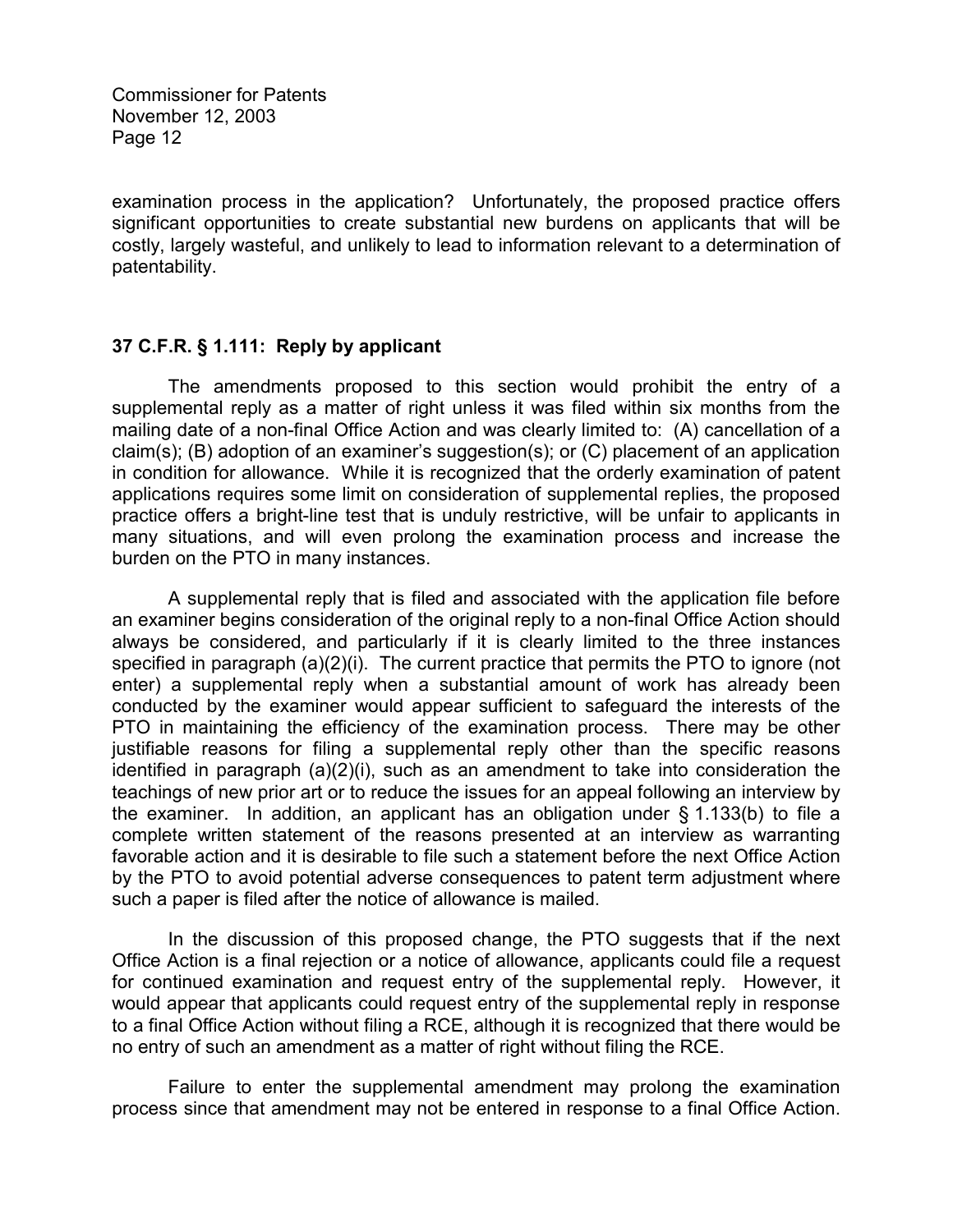In this situation, applicants would be required to file a continuing application or an RCE in order to obtain entry of the supplemental amendment that had been filed even before the issuance of the final Office Action. This additional expenditure of time and resources by both the applicant and the PTO may be unnecessary under current practice but would be almost inevitable under the practice proposed by the PTO. AIPLA does not support the proposed modification but favors the current practice under § 1.111(a)(2) that permits the disapproval of a second or subsequent supplemental reply that unduly interferes with an Office Action being prepared in response to the previous reply.

#### **37 C.F.R. § 1.115: Preliminary amendments**

The proposed changes to this section indicate that the PTO will assume that the content of a preliminary amendment filed with the application will be considered a part of the application as filed unless the examiner determines that new matter would be introduced by that amendment. When applicant is notified that new matter is allegedly present in the preliminary amendment, it is our understanding that applicant would have an option to (1) provide a new oath or declaration that specifically made reference to the preliminary amendment, or (2) could cancel the subject matter in the preliminary amendment that was considered to constitute new matter, or (3) request reconsideration and/or file a Rule 1.181 petition to challenge the holding of new matter. It is suggested that the second sentence of proposed  $\S$  1.115(b) should be amended to read "if such a preliminary amendment submitted on or prior to the filing date of an application is determined . . . " for purposes of clarity.

# **37 C.F.R. § 1.175: Reissue oath or declaration**

The proposal to add new paragraph (e) requiring a new oath or declaration for continuing reissue applications must identify an error not corrected in an earlier reissue application is considered to be unnecessary and inappropriate in most circumstances. Consider, for example, a reissue application containing two additional claims that both broaden the claims of the original patent by omitting a particular limitation. These two claims are not of the same scope and the examiner is willing to allow the narrower of the broader claims. Under these circumstances, it would appear that applicant could permit a first reissue application with the original patent claims and a single broadened claim to issue in a first reissue patent and file a continuing reissue application with the broadest of the new claims added by reissue that corrected the same error by eliminating the same limitation contained in the patent claims.

It is unclear why the same reissue declaration that identified the same error in both claims added by reissue would not be acceptable in the continuing reissue application. It is standard continuing application practice to accept claims of a scope that an examiner is willing to allow in a first application and file a continuing application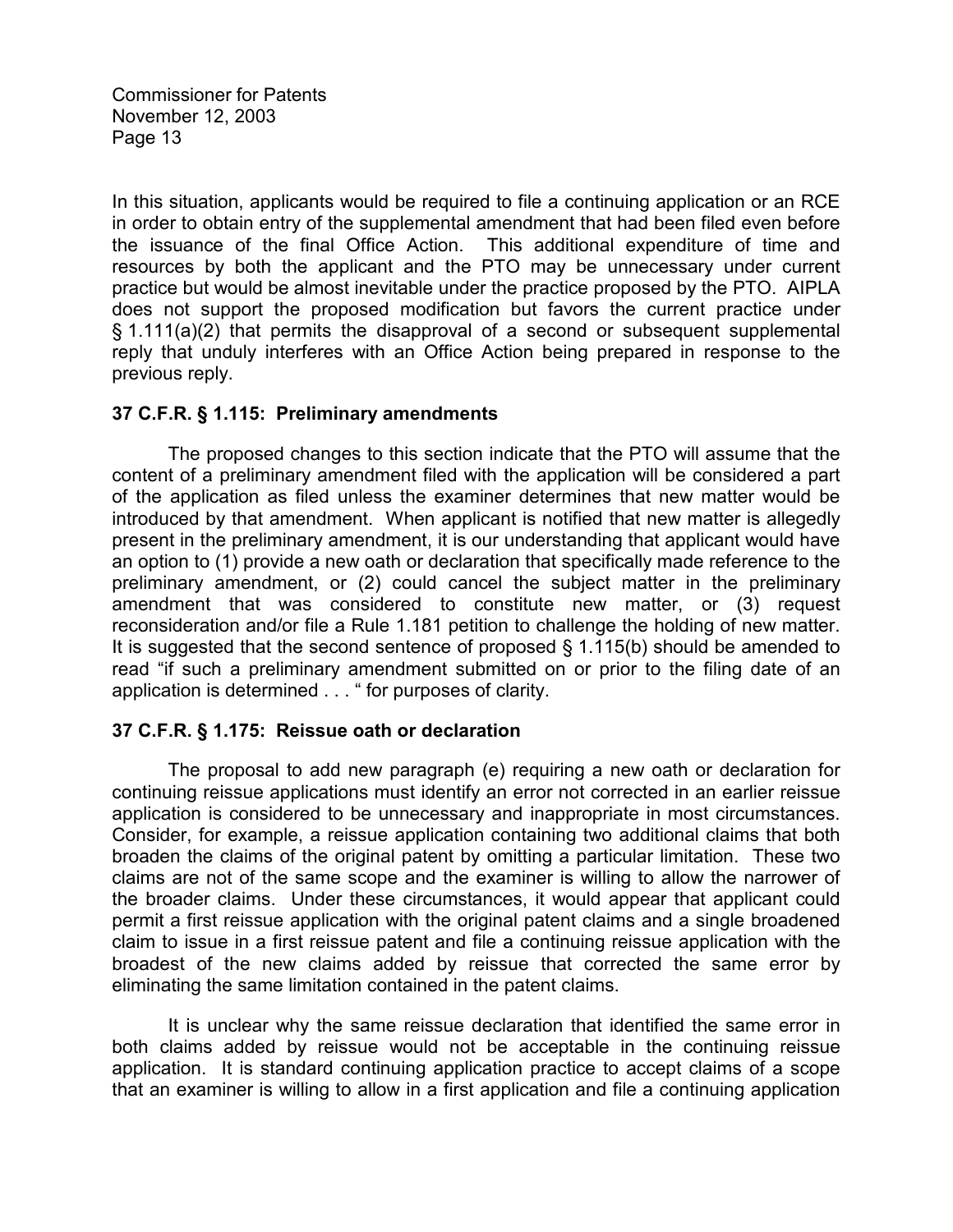to continue the prosecution of typically broader claims to the same invention. Accordingly, while there may be some situations where the same oath or declaration in an original reissue application would not be appropriate in a continuing application, there does not appear to be any basis or need to express a prohibition of that practice as in proposed paragraph (e).

#### **37 C.F.R. § 1.213: Nonpublication requests**

Proposed paragraph (a)(4)(ii) states that in order for an applicant to sign a nonpublication request, it must be applicant's intent at the time the nonpublication request is filed that the application will not be the subject of an application filed directly in another country or filed under a multilateral international agreement that requires publication at 18 months. According to the discussion associated with this proposal, it is not sufficient if there is simply an absence of any intent or plan concerning the filing of any counterpart application that would be subject to 18 month publication. It is respectfully submitted that such a narrow interpretation of the requirement of 35 U.S.C. § 122(b)(2)(B)(i) is not required by the letter or spirit of the statute, nor is it desirable from a practical standpoint. In stating this view, we wish to be very clear that we believe that protecting national security is the only reason that a pending application should not be published at 18 months. We look forward to the PTO's legislative proposal announced in the  $21<sup>st</sup>$  Century Plan to achieve this goal. Until the law is changed, however, we believe the proposal to amend § 1.213(a) is unwise.

A nonpublication request must be filed at the time of filing a U.S. application. The statute does not require publication of a U.S. application where no application is filed directly in a foreign country or filed under an international agreement that requires publication at 18 months, regardless of the intent of applicant at the time of filing the U.S. application or the filing of a nonpublication request. The intent of applicant at the time of signing the nonpublication request should be irrelevant so long as there is compliance with the statutory requirements mandating publication under the prescribed circumstances.

The proposed interpretation by the PTO puts an applicant and the PTO in a completely unnecessary and untenable position where no decision not to file abroad has been made at the time of filing the U.S. application. An applicant who, after filing an application without a nonpublication request (because he or she was uncertain about whether a later foreign filing would occur), later decides not to file abroad would have to abandon the original application and re-file it with a nonpublication request. This would add senseless costs and unnecessary application filing burdens on the PTO and applicant. In addition, the proposed interpretation creates yet another opportunity for those who seek to attack a patent on trivial matters that exalt form over substance. Still further, these burdens are more likely to fall on U.S. applicants who claim small entity status and are unlikely to have made a decision to file abroad at the time of filing the